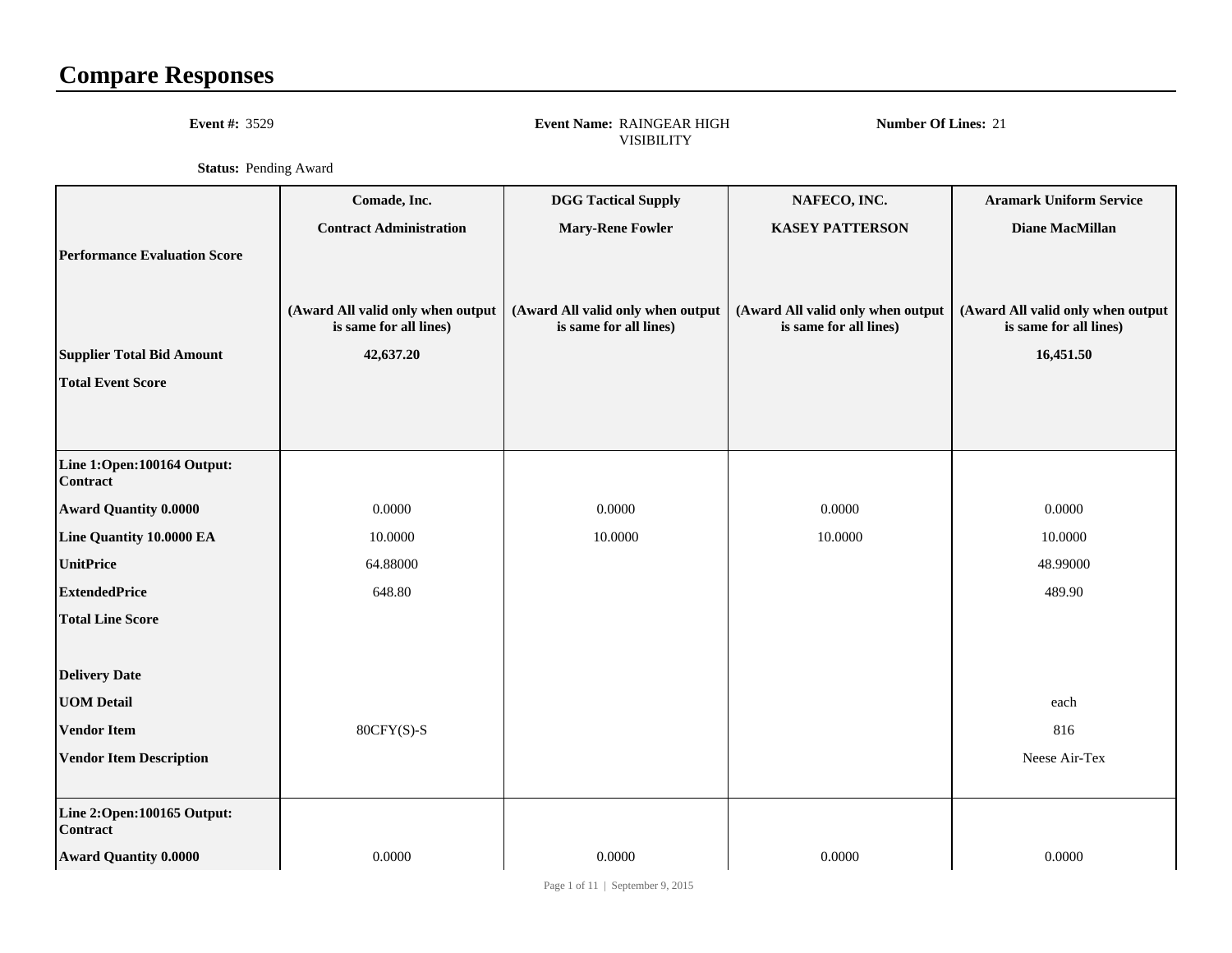| Line Quantity 30.0000 EA                        | 30.0000      | 30.0000 | 30.0000 | 30.0000       |
|-------------------------------------------------|--------------|---------|---------|---------------|
| <b>UnitPrice</b>                                | 64.88000     |         |         | 48.99000      |
| <b>ExtendedPrice</b>                            | 1,946.40     |         |         | 1,469.70      |
| <b>Total Line Score</b>                         |              |         |         |               |
|                                                 |              |         |         |               |
| <b>Delivery Date</b>                            |              |         |         |               |
| <b>UOM Detail</b>                               |              |         |         | each          |
| <b>Vendor Item</b>                              | $80CFY(S)-M$ |         |         | 816           |
| <b>Vendor Item Description</b>                  |              |         |         | each          |
|                                                 |              |         |         |               |
| Line 3:Open:100166 Output:<br><b>Contract</b>   |              |         |         |               |
| <b>Award Quantity 0.0000</b>                    | 0.0000       | 0.0000  | 0.0000  | 0.0000        |
| Line Quantity 40.0000 EA                        | 40.0000      | 40.0000 | 40.0000 | 40.0000       |
| <b>UnitPrice</b>                                | 64.88000     |         |         | 48.99000      |
| <b>ExtendedPrice</b>                            | 2,595.20     |         |         | 1,959.60      |
| <b>Total Line Score</b>                         |              |         |         |               |
|                                                 |              |         |         |               |
| <b>Delivery Date</b>                            |              |         |         |               |
| <b>UOM Detail</b>                               |              |         |         | each          |
| <b>Vendor Item</b>                              | 80CFY(S)-L   |         |         | 816           |
| <b>Vendor Item Description</b>                  |              |         |         | Neese Air-Tex |
|                                                 |              |         |         |               |
| Line 4: Open: 100167 Output:<br><b>Contract</b> |              |         |         |               |
| <b>Award Quantity 0.0000</b>                    | 0.0000       | 0.0000  | 0.0000  | 0.0000        |
| Line Quantity 50.0000 EA                        | 50.0000      | 50.0000 | 50.0000 | 50.0000       |
| <b>UnitPrice</b>                                | 64.88000     |         |         | 48.99000      |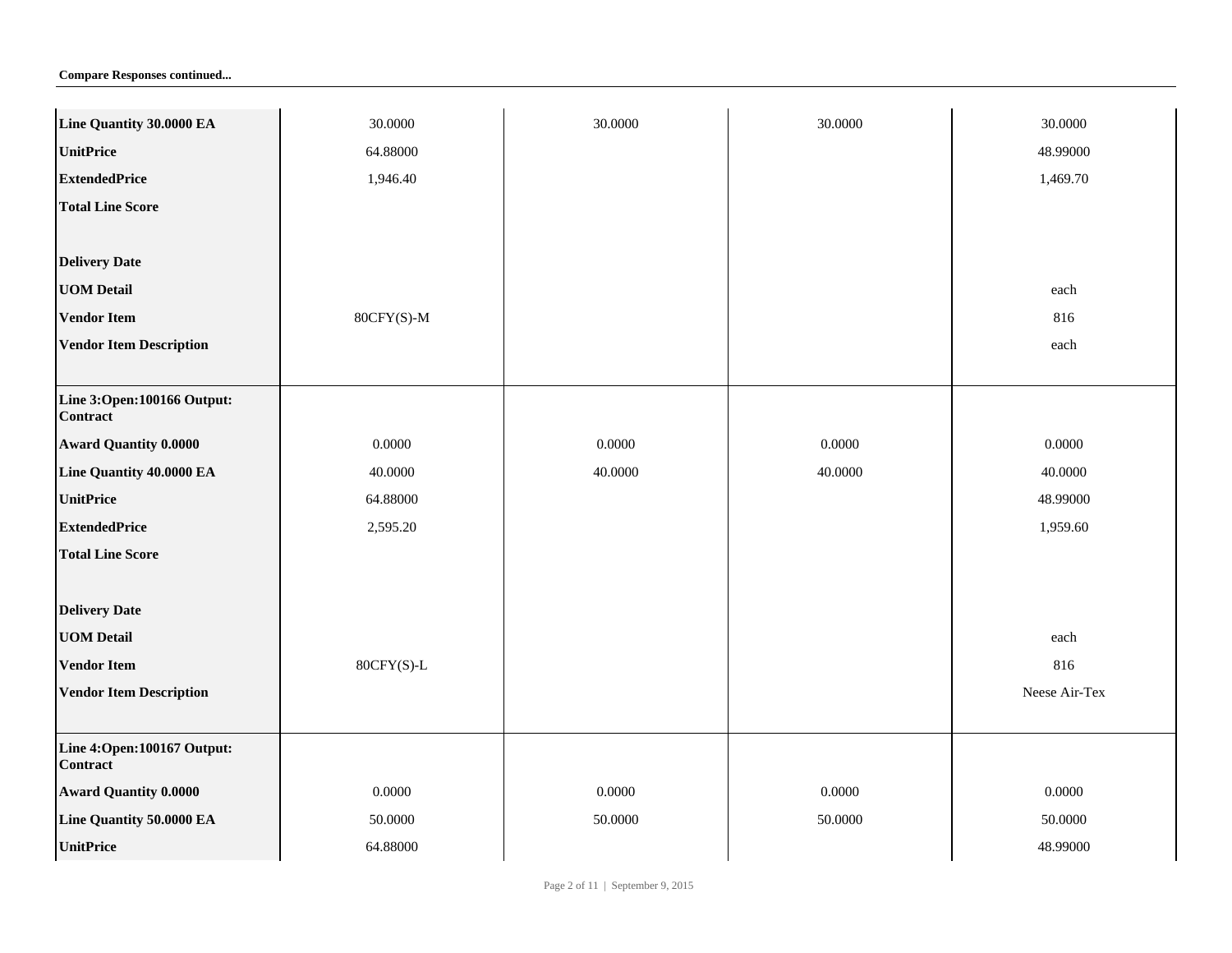| <b>Compare Responses continued</b> |  |
|------------------------------------|--|
|------------------------------------|--|

| <b>ExtendedPrice</b>                          | 3,244.00      |         |         | 2,449.50      |
|-----------------------------------------------|---------------|---------|---------|---------------|
| <b>Total Line Score</b>                       |               |         |         |               |
|                                               |               |         |         |               |
| <b>Delivery Date</b>                          |               |         |         |               |
| <b>UOM Detail</b>                             |               |         |         | each          |
| <b>Vendor Item</b>                            | 80CFY(S)-XL   |         |         | 816           |
| <b>Vendor Item Description</b>                |               |         |         | Neese Air-Tex |
|                                               |               |         |         |               |
| Line 5:Open:100168 Output:<br><b>Contract</b> |               |         |         |               |
| <b>Award Quantity 0.0000</b>                  | 0.0000        | 0.0000  | 0.0000  | 0.0000        |
| Line Quantity 50.0000 EA                      | 50.0000       | 50.0000 | 50.0000 | 50.0000       |
| <b>UnitPrice</b>                              | 68.01000      |         |         | 48.99000      |
| <b>ExtendedPrice</b>                          | 3,400.50      |         |         | 2,449.50      |
| <b>Total Line Score</b>                       |               |         |         |               |
|                                               |               |         |         |               |
| <b>Delivery Date</b>                          |               |         |         |               |
| <b>UOM Detail</b>                             |               |         |         | each          |
| <b>Vendor Item</b>                            | $80CFY(S)-2X$ |         |         | 816           |
| <b>Vendor Item Description</b>                |               |         |         | Neese Air-Tex |
| Line 6:Open:105475 Output:<br><b>Contract</b> |               |         |         |               |
| <b>Award Quantity 0.0000</b>                  | 0.0000        | 0.0000  | 0.0000  | 0.0000        |
| Line Quantity 30.0000 EA                      | 30.0000       | 30.0000 | 30.0000 | 30.0000       |
| <b>UnitPrice</b>                              | 71.26000      |         |         | 48.99000      |
| <b>ExtendedPrice</b>                          | 2,137.80      |         |         | 1,469.70      |
| <b>Total Line Score</b>                       |               |         |         |               |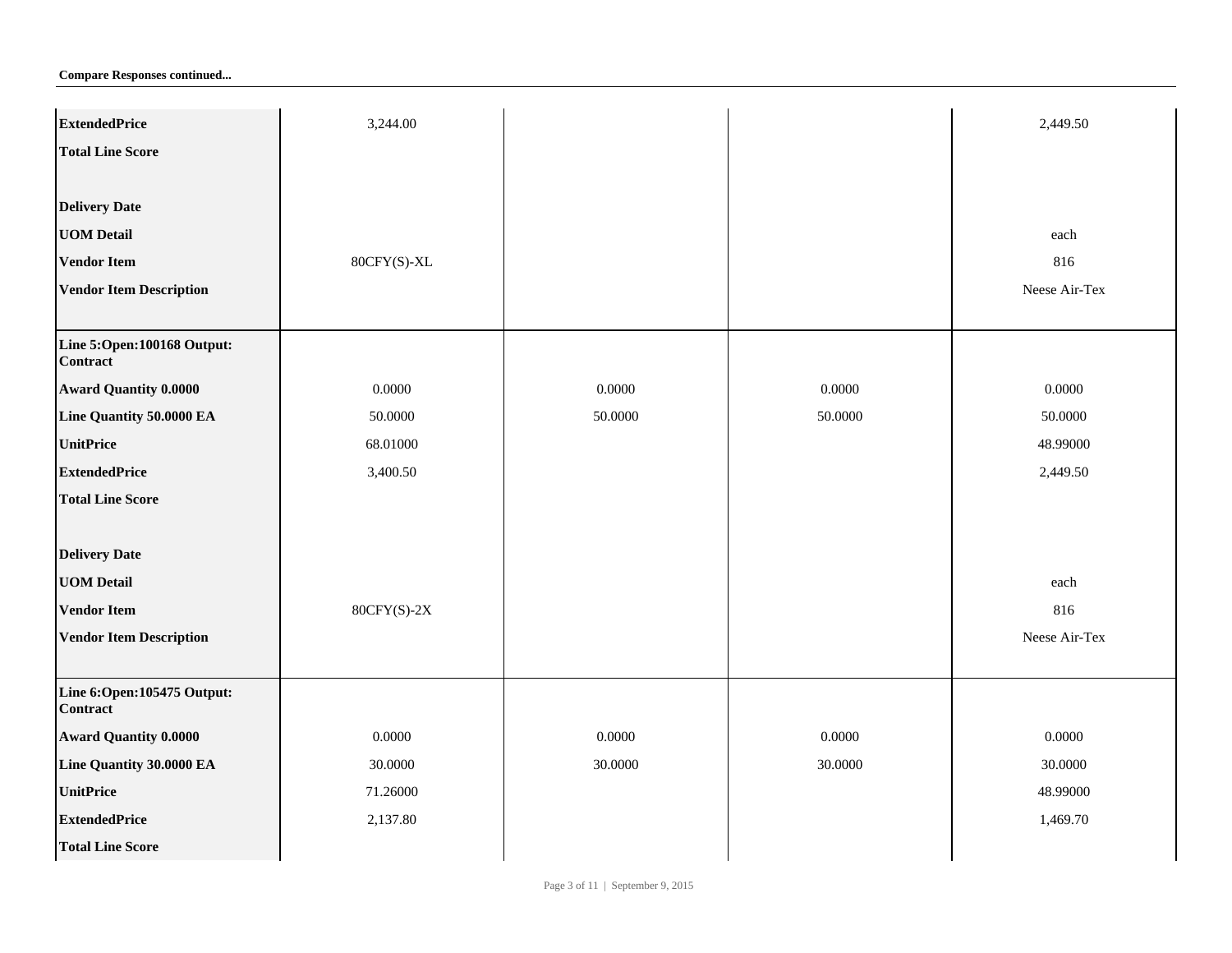| <b>Delivery Date</b>                            |               |         |         |               |
|-------------------------------------------------|---------------|---------|---------|---------------|
| <b>UOM Detail</b>                               |               |         |         | each          |
| <b>Vendor Item</b>                              |               |         |         | 816           |
| <b>Vendor Item Description</b>                  |               |         |         | Neese Air-Tex |
|                                                 |               |         |         |               |
| Line 7: Open: 100169 Output:<br><b>Contract</b> |               |         |         |               |
| <b>Award Quantity 0.0000</b>                    | 0.0000        | 0.0000  | 0.0000  | 0.0000        |
| Line Quantity 30.0000 EA                        | 30.0000       | 30.0000 | 30.0000 |               |
| <b>UnitPrice</b>                                | 74.26000      |         |         |               |
| <b>ExtendedPrice</b>                            | 2,227.80      |         |         |               |
| <b>Total Line Score</b>                         |               |         |         |               |
|                                                 |               |         |         |               |
| <b>Delivery Date</b>                            |               |         |         |               |
| <b>UOM Detail</b>                               |               |         |         |               |
| <b>Vendor Item</b>                              | $80CFY(S)-4X$ |         |         |               |
| <b>Vendor Item Description</b>                  |               |         |         |               |
|                                                 |               |         |         |               |
| Line 8:Open:100170 Output:<br><b>Contract</b>   |               |         |         |               |
| <b>Award Quantity 0.0000</b>                    | 0.0000        | 0.0000  | 0.0000  | 0.0000        |
| Line Quantity 10.0000 EA                        | 10.0000       | 10.0000 | 10.0000 |               |
| <b>UnitPrice</b>                                | 77.39000      |         |         |               |
| <b>ExtendedPrice</b>                            | 773.90        |         |         |               |
| <b>Total Line Score</b>                         |               |         |         |               |
|                                                 |               |         |         |               |
| <b>Delivery Date</b>                            |               |         |         |               |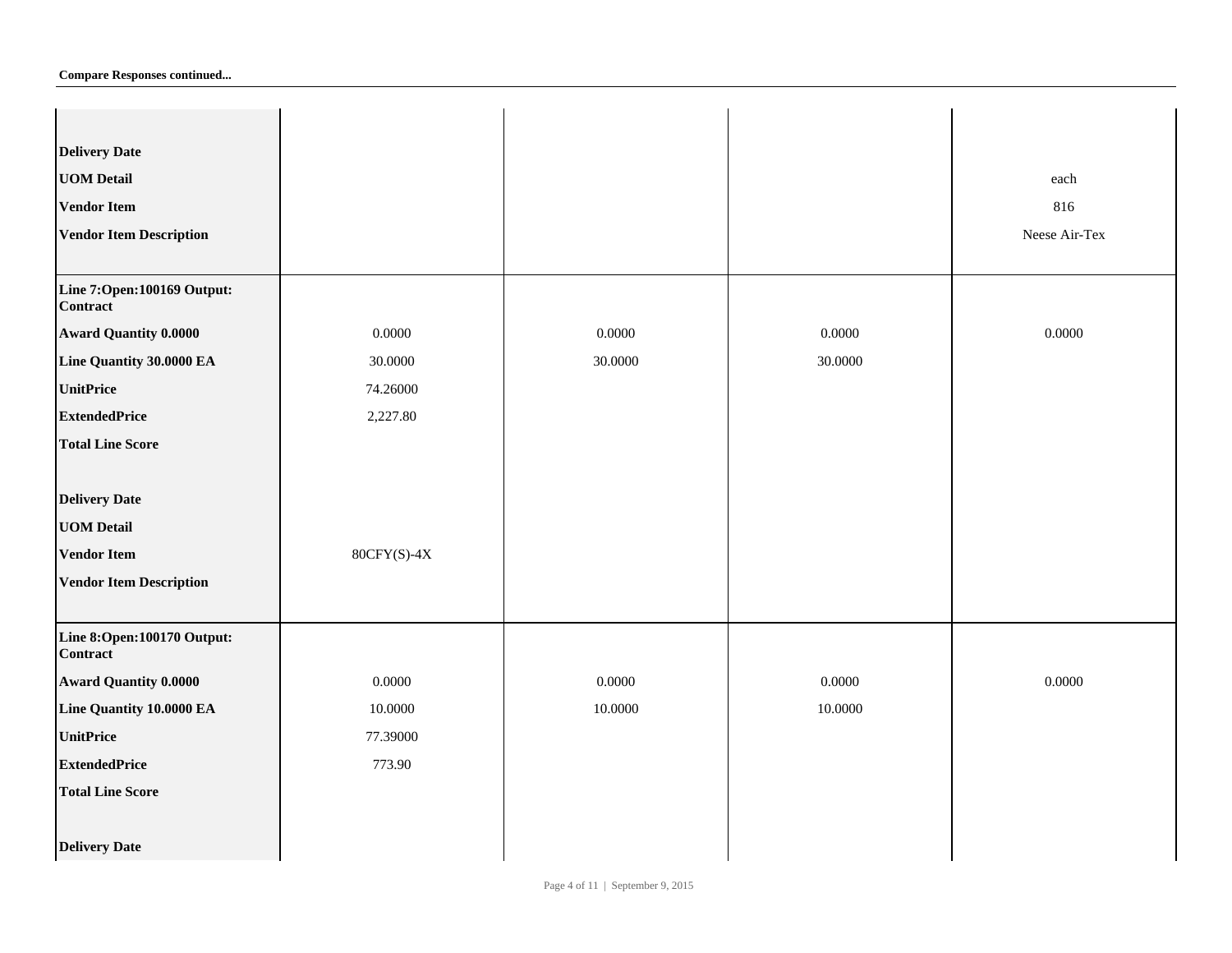| <b>UOM Detail</b>                              |               |        |        |        |
|------------------------------------------------|---------------|--------|--------|--------|
| <b>Vendor Item</b>                             | $80CFY(S)-5X$ |        |        |        |
| <b>Vendor Item Description</b>                 |               |        |        |        |
|                                                |               |        |        |        |
| Line 9:Open:105476 Output:<br><b>Contract</b>  |               |        |        |        |
| <b>Award Quantity 0.0000</b>                   | 0.0000        | 0.0000 | 0.0000 | 0.0000 |
| Line Quantity 6.0000 EA                        | 6.0000        | 6.0000 | 6.0000 |        |
| <b>UnitPrice</b>                               | 83.64000      |        |        |        |
| <b>ExtendedPrice</b>                           | 501.84        |        |        |        |
| <b>Total Line Score</b>                        |               |        |        |        |
|                                                |               |        |        |        |
| <b>Delivery Date</b>                           |               |        |        |        |
| <b>UOM Detail</b>                              |               |        |        |        |
| <b>Vendor Item</b>                             |               |        |        |        |
| <b>Vendor Item Description</b>                 |               |        |        |        |
|                                                |               |        |        |        |
| Line 10:Open:105477 Output:<br><b>Contract</b> |               |        |        |        |
| <b>Award Quantity 0.0000</b>                   | 0.0000        | 0.0000 | 0.0000 | 0.0000 |
| Line Quantity 6.0000 EA                        | 6.0000        | 6.0000 | 6.0000 |        |
| <b>UnitPrice</b>                               | 89.89000      |        |        |        |
| <b>ExtendedPrice</b>                           | 539.34        |        |        |        |
| <b>Total Line Score</b>                        |               |        |        |        |
|                                                |               |        |        |        |
| <b>Delivery Date</b>                           |               |        |        |        |
| <b>UOM Detail</b>                              |               |        |        |        |
| <b>Vendor Item</b>                             |               |        |        |        |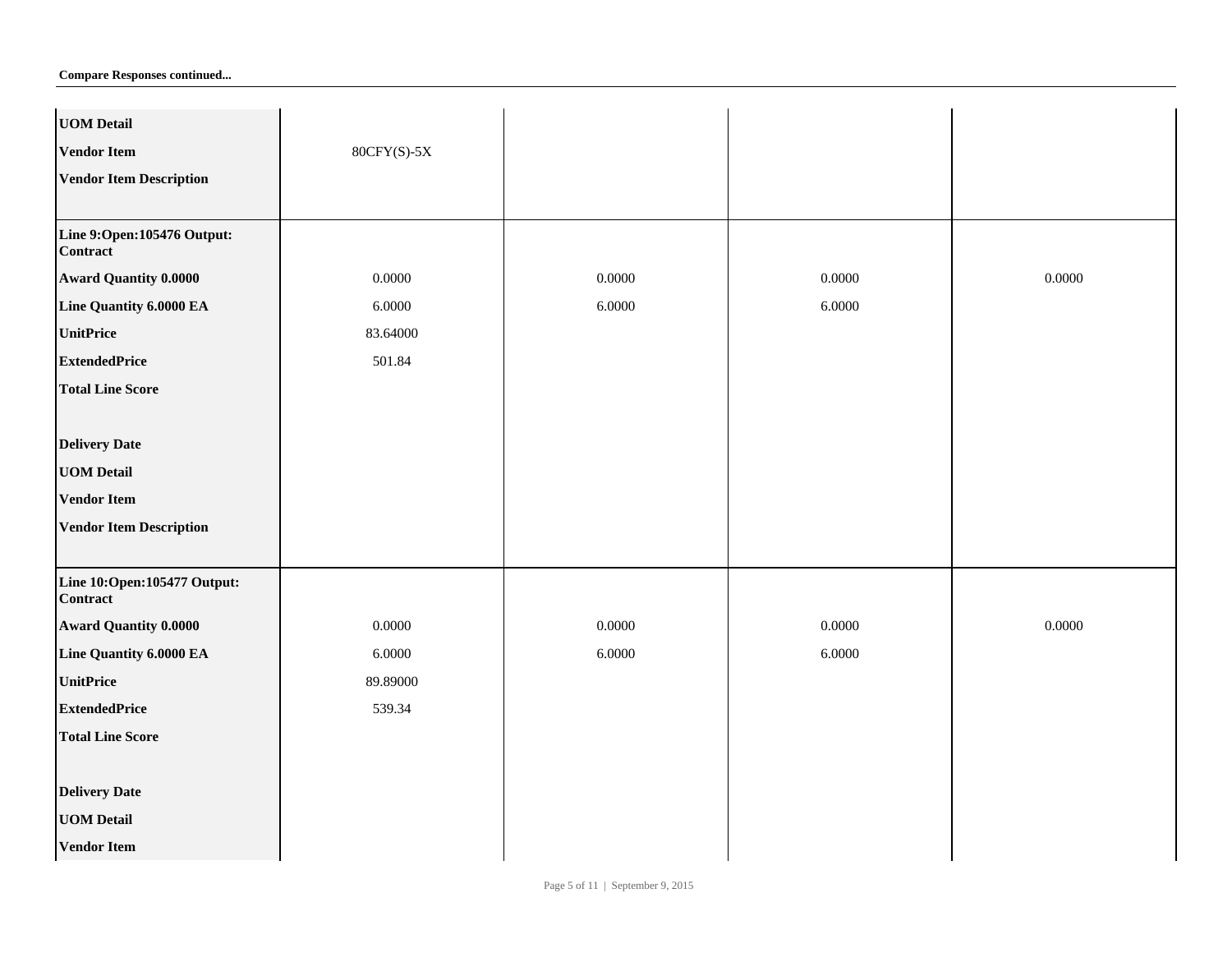| <b>Vendor Item Description</b>          |              |         |         |                    |
|-----------------------------------------|--------------|---------|---------|--------------------|
|                                         |              |         |         |                    |
| Line 11:Open:100171 Output:<br>Contract |              |         |         |                    |
| <b>Award Quantity 0.0000</b>            | 0.0000       | 0.0000  | 0.0000  | 0.0000             |
| Line Quantity 50.0000 EA                | 50.0000      | 50.0000 | 50.0000 |                    |
| <b>UnitPrice</b>                        | 14.63000     |         |         |                    |
| <b>ExtendedPrice</b>                    | 731.50       |         |         |                    |
| <b>Total Line Score</b>                 |              |         |         |                    |
|                                         |              |         |         |                    |
| <b>Delivery Date</b>                    |              |         |         |                    |
| <b>UOM Detail</b>                       |              |         |         |                    |
| <b>Vendor Item</b>                      | 80SWFY(S)    |         |         |                    |
| <b>Vendor Item Description</b>          |              |         |         |                    |
|                                         |              |         |         |                    |
| Line 12:Open:100172 Output:<br>Contract |              |         |         |                    |
| <b>Award Quantity 0.0000</b>            | 0.0000       | 0.0000  | 0.0000  | 0.0000             |
| Line Quantity 10.0000 EA                | 10.0000      | 10.0000 | 10.0000 | 10.0000            |
| <b>UnitPrice</b>                        | 93.26000     |         |         | 32.44000           |
| <b>ExtendedPrice</b>                    | 932.60       |         |         | 324.40             |
| <b>Total Line Score</b>                 |              |         |         |                    |
|                                         |              |         |         |                    |
| <b>Delivery Date</b>                    |              |         |         |                    |
| <b>UOM Detail</b>                       |              |         |         | each               |
| <b>Vendor Item</b>                      | $80SFY(S)-S$ |         |         | 817                |
| <b>Vendor Item Description</b>          |              |         |         | Neese Air-Tex Pant |
|                                         |              |         |         |                    |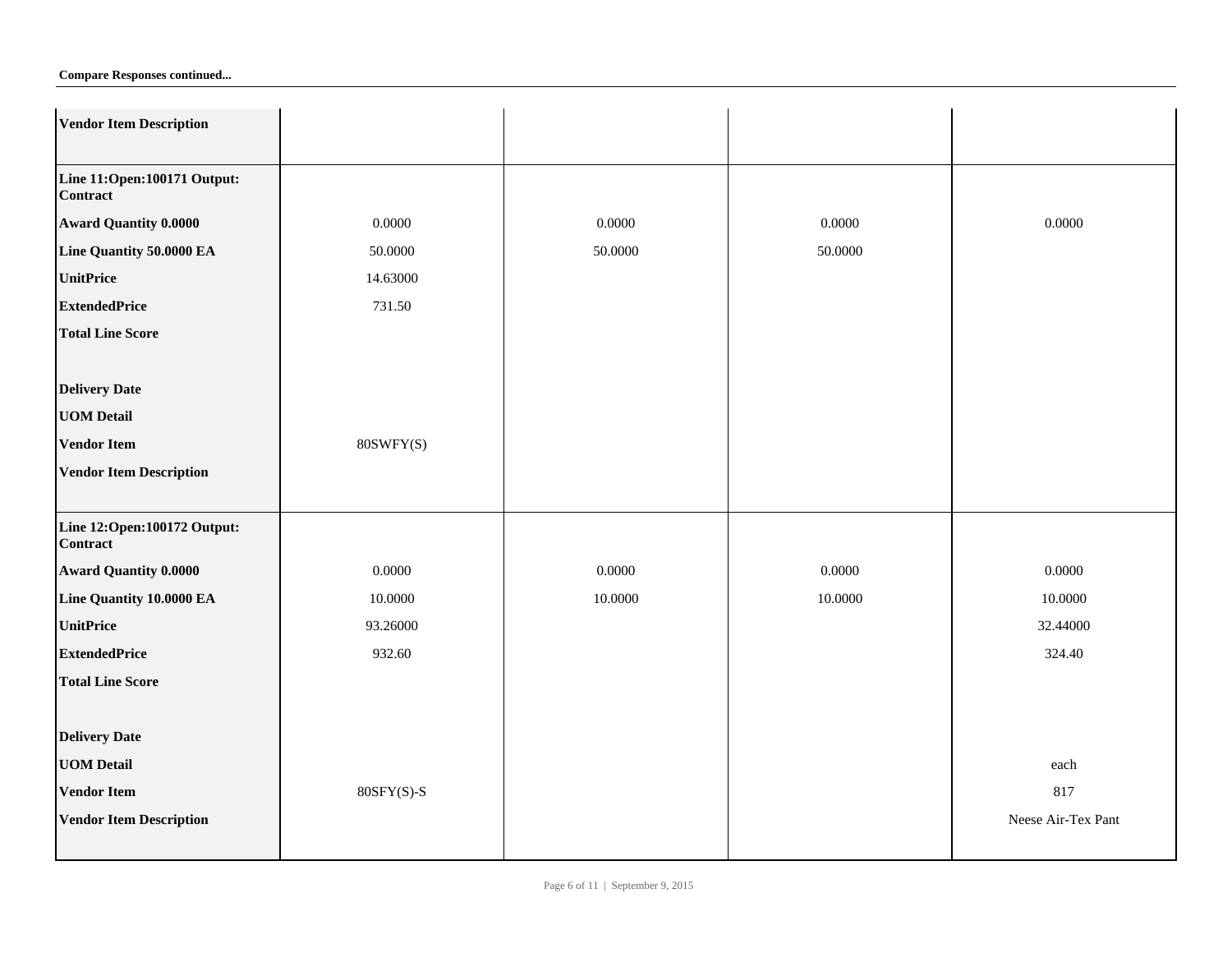| Line 13:Open: 100174 Output:<br>Contract |              |         |         |                    |
|------------------------------------------|--------------|---------|---------|--------------------|
| <b>Award Quantity 0.0000</b>             | 0.0000       | 0.0000  | 0.0000  | 0.0000             |
| Line Quantity 30.0000 EA                 | 30.0000      | 30.0000 | 30.0000 | 30.0000            |
| <b>UnitPrice</b>                         | 93.26000     |         |         | 32.44000           |
| <b>ExtendedPrice</b>                     | 2,797.80     |         |         | 973.20             |
| <b>Total Line Score</b>                  |              |         |         |                    |
|                                          |              |         |         |                    |
| <b>Delivery Date</b>                     |              |         |         |                    |
| <b>UOM Detail</b>                        |              |         |         | each               |
| <b>Vendor Item</b>                       | $80SFY(S)-M$ |         |         | 817                |
| <b>Vendor Item Description</b>           |              |         |         | Neese Air-Tex pant |
|                                          |              |         |         |                    |
| Line 14:Open:100175 Output:<br>Contract  |              |         |         |                    |
| <b>Award Quantity 0.0000</b>             | 0.0000       | 0.0000  | 0.0000  | 0.0000             |
| Line Quantity 40.0000 EA                 | 40.0000      | 40.0000 | 40.0000 | 40.0000            |
| <b>UnitPrice</b>                         | 93.26000     |         |         | 32.44000           |
| <b>ExtendedPrice</b>                     | 3,730.40     |         |         | 1,297.60           |
| <b>Total Line Score</b>                  |              |         |         |                    |
|                                          |              |         |         |                    |
| <b>Delivery Date</b>                     |              |         |         |                    |
| <b>UOM Detail</b>                        |              |         |         | each               |
| <b>Vendor Item</b>                       | $80SFY(S)-L$ |         |         | 817                |
| <b>Vendor Item Description</b>           |              |         |         | Neese Air-Tex      |
|                                          |              |         |         |                    |
| Line 15:Open:100176 Output:<br>Contract  |              |         |         |                    |
| <b>Award Quantity 0.0000</b>             | 0.0000       | 0.0000  | 0.0000  | 0.0000             |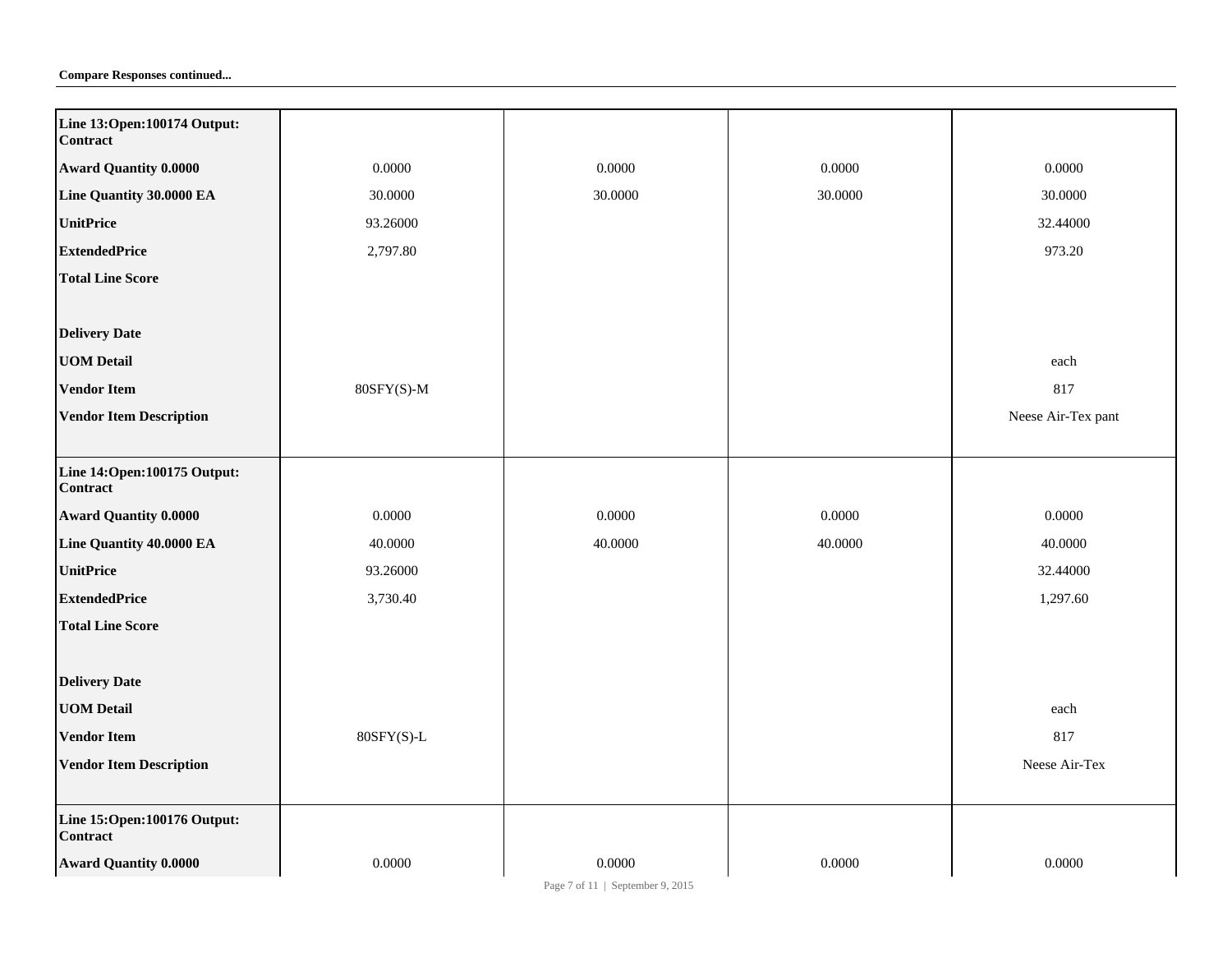| Line Quantity 40.0000 EA                       | 40.0000       | 40.0000 | 40.0000 | 40.0000            |
|------------------------------------------------|---------------|---------|---------|--------------------|
| <b>UnitPrice</b>                               | 93.26000      |         |         | 32.44000           |
| <b>ExtendedPrice</b>                           | 3,730.40      |         |         | 1,297.60           |
| <b>Total Line Score</b>                        |               |         |         |                    |
|                                                |               |         |         |                    |
| <b>Delivery Date</b>                           |               |         |         |                    |
| <b>UOM Detail</b>                              |               |         |         | each               |
| <b>Vendor Item</b>                             | 80SFY(S)-XL   |         |         | 817                |
| <b>Vendor Item Description</b>                 |               |         |         | Neese Air-Tex pant |
|                                                |               |         |         |                    |
| Line 16:Open:100177 Output:<br><b>Contract</b> |               |         |         |                    |
| <b>Award Quantity 0.0000</b>                   | 0.0000        | 0.0000  | 0.0000  | 0.0000             |
| Line Quantity 40.0000 EA                       | 40.0000       | 40.0000 | 40.0000 | 40.0000            |
| <b>UnitPrice</b>                               | 99.51000      |         |         | 32.44000           |
| <b>ExtendedPrice</b>                           | 3,980.40      |         |         | 1,297.60           |
| <b>Total Line Score</b>                        |               |         |         |                    |
|                                                |               |         |         |                    |
| <b>Delivery Date</b>                           |               |         |         |                    |
| <b>UOM Detail</b>                              |               |         |         | each               |
| <b>Vendor Item</b>                             | $80SFY(S)-2X$ |         |         | 817                |
| <b>Vendor Item Description</b>                 |               |         |         | Neese Air-Tex pant |
|                                                |               |         |         |                    |
| Line 17:Open:100178 Output:<br><b>Contract</b> |               |         |         |                    |
| <b>Award Quantity 0.0000</b>                   | 0.0000        | 0.0000  | 0.0000  | 0.0000             |
| Line Quantity 30.0000 EA                       | 30.0000       | 30.0000 | 30.0000 | 30.0000            |
| <b>UnitPrice</b>                               | 105.76000     |         |         | 32.44000           |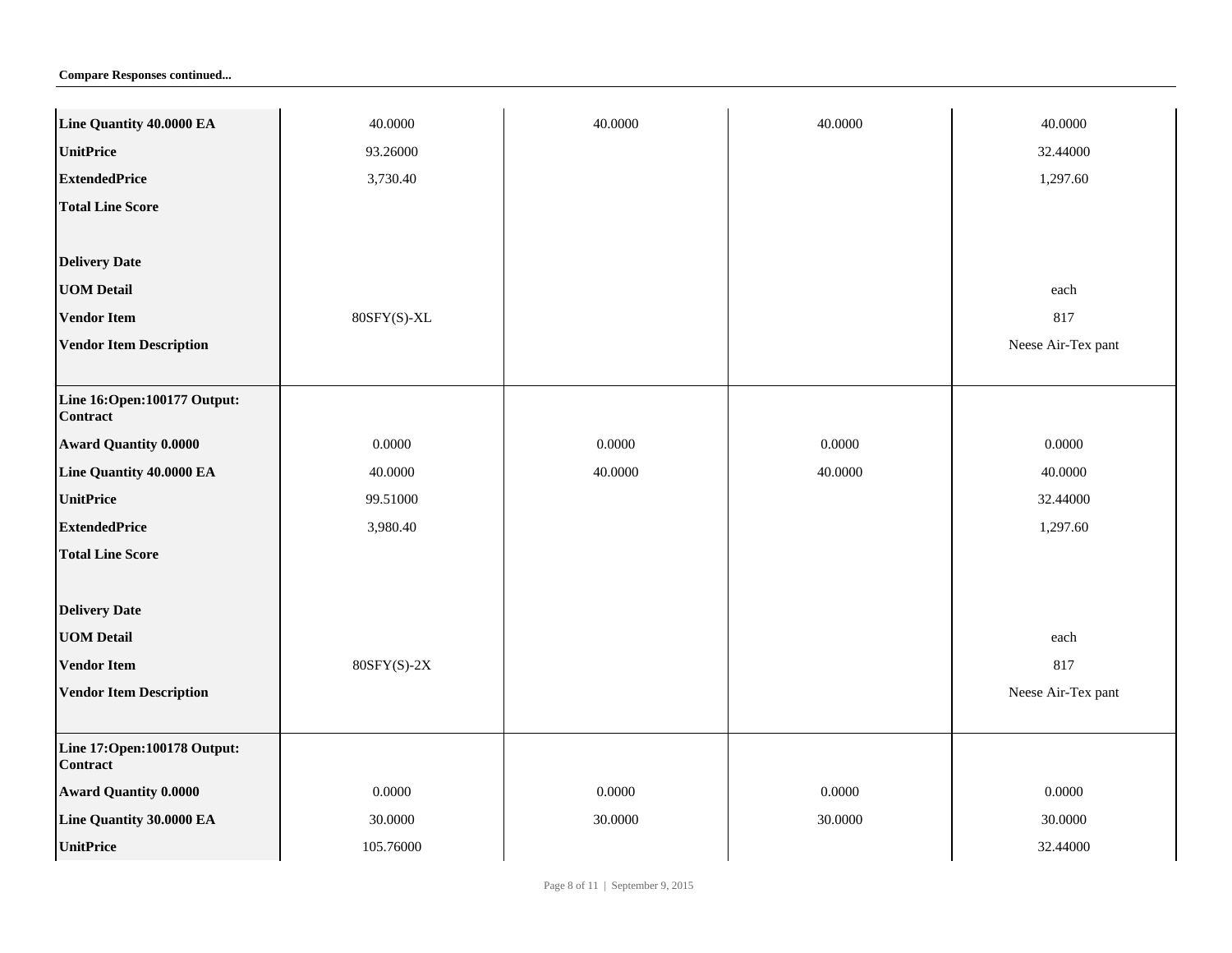| <b>ExtendedPrice</b>                           | 3,172.80      |         |         | 973.20             |
|------------------------------------------------|---------------|---------|---------|--------------------|
| <b>Total Line Score</b>                        |               |         |         |                    |
|                                                |               |         |         |                    |
| <b>Delivery Date</b>                           |               |         |         |                    |
| <b>UOM Detail</b>                              |               |         |         | each               |
| <b>Vendor Item</b>                             | $80SFY(S)-3X$ |         |         | 817                |
| <b>Vendor Item Description</b>                 |               |         |         | Neese Air-Tex pant |
|                                                |               |         |         |                    |
| Line 18:Open:100179 Output:<br><b>Contract</b> |               |         |         |                    |
| <b>Award Quantity 0.0000</b>                   | 0.0000        | 0.0000  | 0.0000  | 0.0000             |
| Line Quantity 20.0000 EA                       | 20.0000       | 20.0000 | 20.0000 |                    |
| <b>UnitPrice</b>                               | 112.01000     |         |         |                    |
| <b>ExtendedPrice</b>                           | 2,240.20      |         |         |                    |
| <b>Total Line Score</b>                        |               |         |         |                    |
|                                                |               |         |         |                    |
| <b>Delivery Date</b>                           |               |         |         |                    |
| <b>UOM Detail</b>                              |               |         |         |                    |
| <b>Vendor Item</b>                             | $80SFY(S)-4X$ |         |         |                    |
| <b>Vendor Item Description</b>                 |               |         |         |                    |
| Line 19:Open:100180 Output:<br><b>Contract</b> |               |         |         |                    |
| <b>Award Quantity 0.0000</b>                   | 0.0000        | 0.0000  | 0.0000  | 0.0000             |
| Line Quantity 15.0000 EA                       | 15.0000       | 15.0000 | 15.0000 |                    |
| <b>UnitPrice</b>                               | 118.26000     |         |         |                    |
| <b>ExtendedPrice</b>                           | 1,773.90      |         |         |                    |
| <b>Total Line Score</b>                        |               |         |         |                    |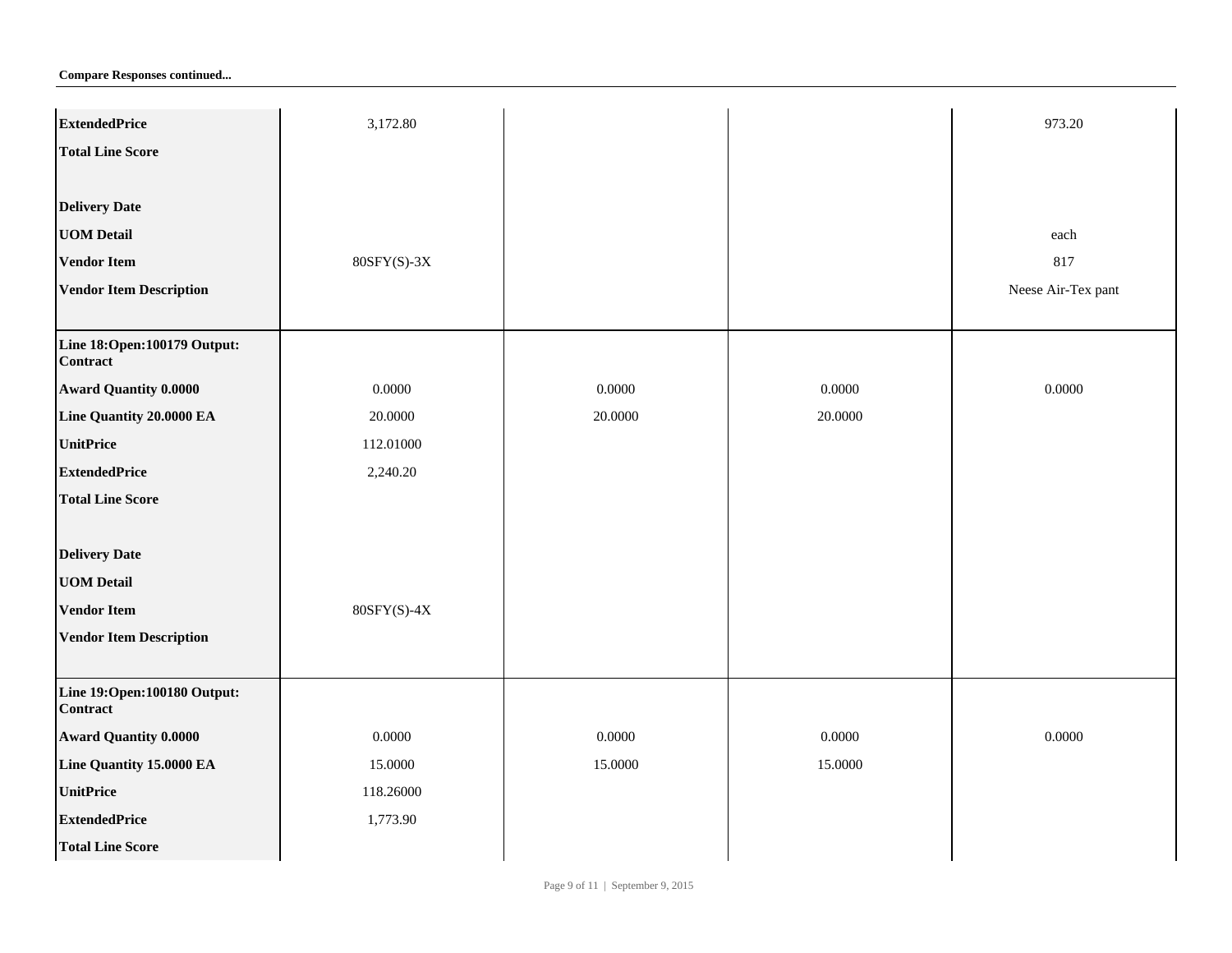|  |  | <b>Compare Responses continued</b> |
|--|--|------------------------------------|
|--|--|------------------------------------|

| <b>Delivery Date</b>                             |               |        |        |        |
|--------------------------------------------------|---------------|--------|--------|--------|
| <b>UOM Detail</b>                                |               |        |        |        |
| <b>Vendor Item</b>                               | $80SFY(S)-5X$ |        |        |        |
| <b>Vendor Item Description</b>                   |               |        |        |        |
|                                                  |               |        |        |        |
| Line 20:Open: 100181 Output:<br><b>Contract</b>  |               |        |        |        |
| <b>Award Quantity 0.0000</b>                     | 0.0000        | 0.0000 | 0.0000 | 0.0000 |
| Line Quantity 6.0000 EA                          | 6.0000        | 6.0000 | 6.0000 |        |
| <b>UnitPrice</b>                                 | 124.51000     |        |        |        |
| <b>ExtendedPrice</b>                             | 747.06        |        |        |        |
| <b>Total Line Score</b>                          |               |        |        |        |
|                                                  |               |        |        |        |
| <b>Delivery Date</b>                             |               |        |        |        |
| <b>UOM Detail</b>                                |               |        |        |        |
| <b>Vendor Item</b>                               | $80SFY(S)-6X$ |        |        |        |
| <b>Vendor Item Description</b>                   |               |        |        |        |
|                                                  |               |        |        |        |
| Line 21: Open: 105478 Output:<br><b>Contract</b> |               |        |        |        |
| <b>Award Quantity 0.0000</b>                     | 0.0000        | 0.0000 | 0.0000 | 0.0000 |
| Line Quantity 6.0000 EA                          | 6.0000        | 6.0000 | 6.0000 |        |
| <b>UnitPrice</b>                                 | 130.76000     |        |        |        |
| <b>ExtendedPrice</b>                             | 784.56        |        |        |        |
| <b>Total Line Score</b>                          |               |        |        |        |
|                                                  |               |        |        |        |
| <b>Delivery Date</b>                             |               |        |        |        |